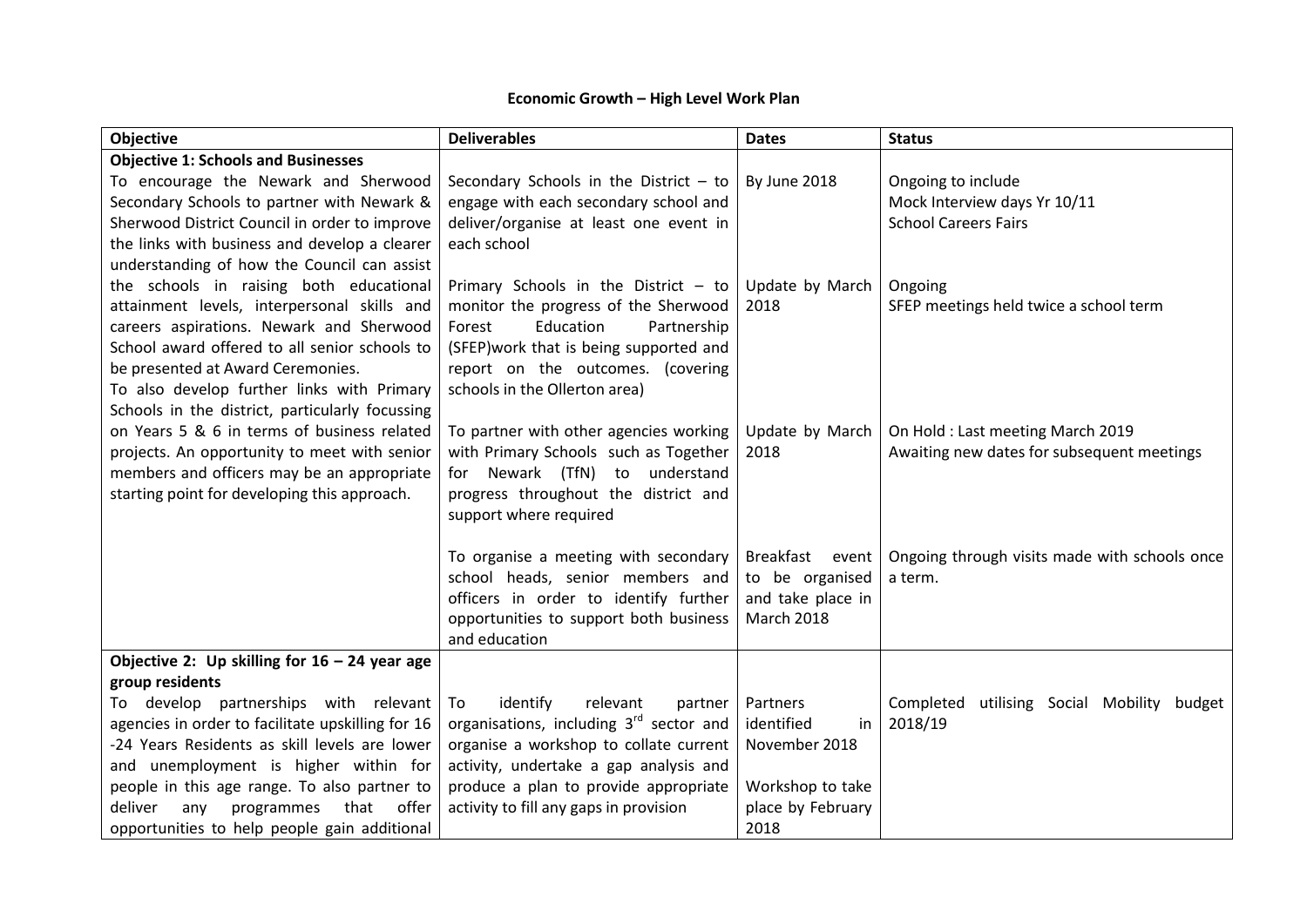| skills and qualifications in this age range. This |                                         |                     |                                              |
|---------------------------------------------------|-----------------------------------------|---------------------|----------------------------------------------|
| will assist in attracting new businesses to the   |                                         |                     |                                              |
| district and to enhancing the resilience of the   |                                         |                     |                                              |
| district in times of economic uncertainty.        |                                         |                     |                                              |
| <b>Objective 3: Support for businesses</b>        |                                         |                     |                                              |
| To commission research to investigate             | Research to be commissioned & report    | Report produced     | Completed: September 2018 by Nottingham      |
| aspects such as productivity rates in the         | produced                                | & circulated by     | <b>Business School</b>                       |
| district, the current situation regarding small   |                                         | April 2018          | Report on                                    |
| and medium size (SME) business survival           |                                         |                     | "A profile of the Economy, Labour Market and |
| rates. Where appropriate to work with             |                                         |                     | Business Structure of Newark and Sherwood"   |
| partners or commission coaching<br>and            |                                         |                     |                                              |
| mentoring to support businesses in the            |                                         |                     |                                              |
| district.                                         |                                         |                     |                                              |
| Objective 4: Key Account Management &             |                                         |                     |                                              |
| access to support                                 |                                         |                     |                                              |
| To continue to deliver a key account              | Due to the size of the team and volume  | A summary of        | Ongoing                                      |
| management role for larger businesses in the      | of work, this is limited to one to one  | issues raised       |                                              |
| district and where possible provide support       | meetings with larger businesses and     | during these visits |                                              |
| and signposting for SME's in the district.        | where possible one to one meetings,     | is provided to the  |                                              |
|                                                   | telephone calls and emails with smaller | Committee as        |                                              |
|                                                   | businesses                              | part of update      |                                              |
|                                                   |                                         | reports and         |                                              |
|                                                   |                                         | managed by the      |                                              |
|                                                   |                                         | team                |                                              |
| <b>Objective 5: Developing Business</b>           |                                         |                     |                                              |
| Productivity                                      |                                         |                     |                                              |
| Through the Productivity workshop which           | Outcomes to be defined following the    | Consider<br>how     | Completed                                    |
| was held on 2/11/17 to understand how best        | workshop. Prof. Baback Yazdani from     | best to take this   |                                              |
| practice from the<br>larger, successful           | Nottingham Trent University will be     | work<br>forwards    |                                              |
| businesses in the district can be disseminated    | attending the workshop                  | following<br>the    |                                              |
| to small and growing businesses.                  |                                         | workshop            |                                              |
| <b>Objective 6: Supporting Industry Clusters</b>  |                                         |                     |                                              |
| To assess the opportunity to provide              | Research to be completed as objective 3 | Research            | Workshops ongoing                            |
| workshops for industry specific clusters,         | and then workshops to be organised      | completed by        |                                              |
| facilitated by an expert in order to assist in    |                                         | April 2018          |                                              |
| strengthening businesses in the district. To      |                                         |                     |                                              |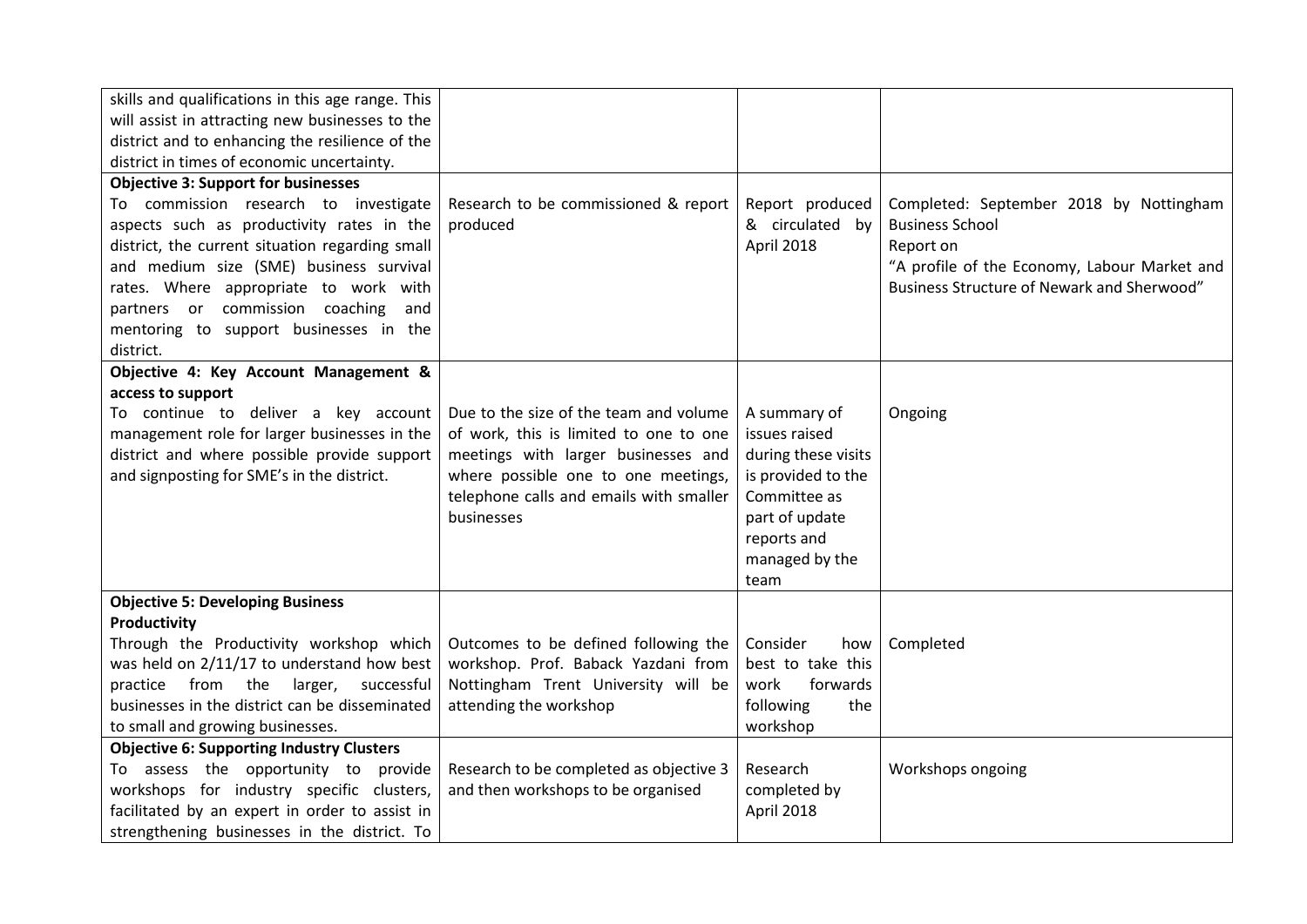| also<br>mentoring<br>between<br>encourage          |                                              | Workshops         |                                               |
|----------------------------------------------------|----------------------------------------------|-------------------|-----------------------------------------------|
| businesses in order to assist in development       |                                              | delivered         |                                               |
| and share good practice.                           |                                              | between           |                                               |
|                                                    |                                              | September 2018    |                                               |
|                                                    |                                              | & March 2019      |                                               |
| <b>Objective 7: Supply Chain opportunities</b>     |                                              |                   |                                               |
| Through key account management activities,         | Additional activity to be incorporated       | Outcomes will be  | Dependent on outcomes from key account visits |
| to develop an in depth understanding of the        | into key account management visit            | provided<br>to    |                                               |
| supply chain requirements for the larger           | activities                                   | Committee<br>via  |                                               |
| businesses in the district and in turn assist      |                                              | update reports    |                                               |
| smaller businesses in providing these              |                                              |                   |                                               |
| requirements                                       |                                              |                   |                                               |
| Objective 8: Workshop space for SME                |                                              |                   |                                               |
| businesses                                         |                                              |                   |                                               |
| Undertake further research to establish the        | Research to support development              | Research<br>by    | Ongoing                                       |
| demand for flexible workshop space in              |                                              | <b>March 2018</b> |                                               |
| Newark and if appropriate partner with other       | with<br>Development<br><b>Discuss</b><br>new | 20                | Capital Expenditure for land & development    |
| organisations in order to provide workshop         | Company                                      |                   |                                               |
| space for businesses (probably 3,000 -5,000        |                                              |                   |                                               |
| sq ft). From current knowledge this space is       | Purchase of land                             |                   |                                               |
| required and, as there is little speculative       |                                              |                   |                                               |
| build in the current climate, the Council can      | Partnership agreement with developer         |                   |                                               |
| support business by stimulating demand and         |                                              |                   |                                               |
| providing expansion space for fledgling            | Units developed                              |                   |                                               |
| businesses.                                        |                                              |                   |                                               |
| <b>Objective 9: Retail sector and Town Centres</b> |                                              |                   |                                               |
| To partner with relevant organisations to          | Report<br>to<br>Committee<br>combining       | Committee report  | No longer under Economic Development remit    |
| support work to ensure our Town Centres            | evidence and information relating to         | <b>March 2018</b> |                                               |
| remain vibrant. In particular to consider          | Town Centres in the district                 |                   |                                               |
| actions relating to Empty Shops and absentee       |                                              |                   |                                               |
| landlords. Footfall counters to be trialled in     | Report to include a plan for actions         |                   |                                               |
| Newark; outcomes of Retail Study to be             | moving forwards and will make the            |                   |                                               |
| reviewed; outcomes of Feasibility Studies          | connections with the Tourism Strategy        |                   |                                               |
| relating to Newark and the outcomes of the         |                                              |                   |                                               |
| Ollerton & Boughton Neighbourhood Study,           |                                              |                   |                                               |
| amongst other aspects to be considered in          |                                              |                   |                                               |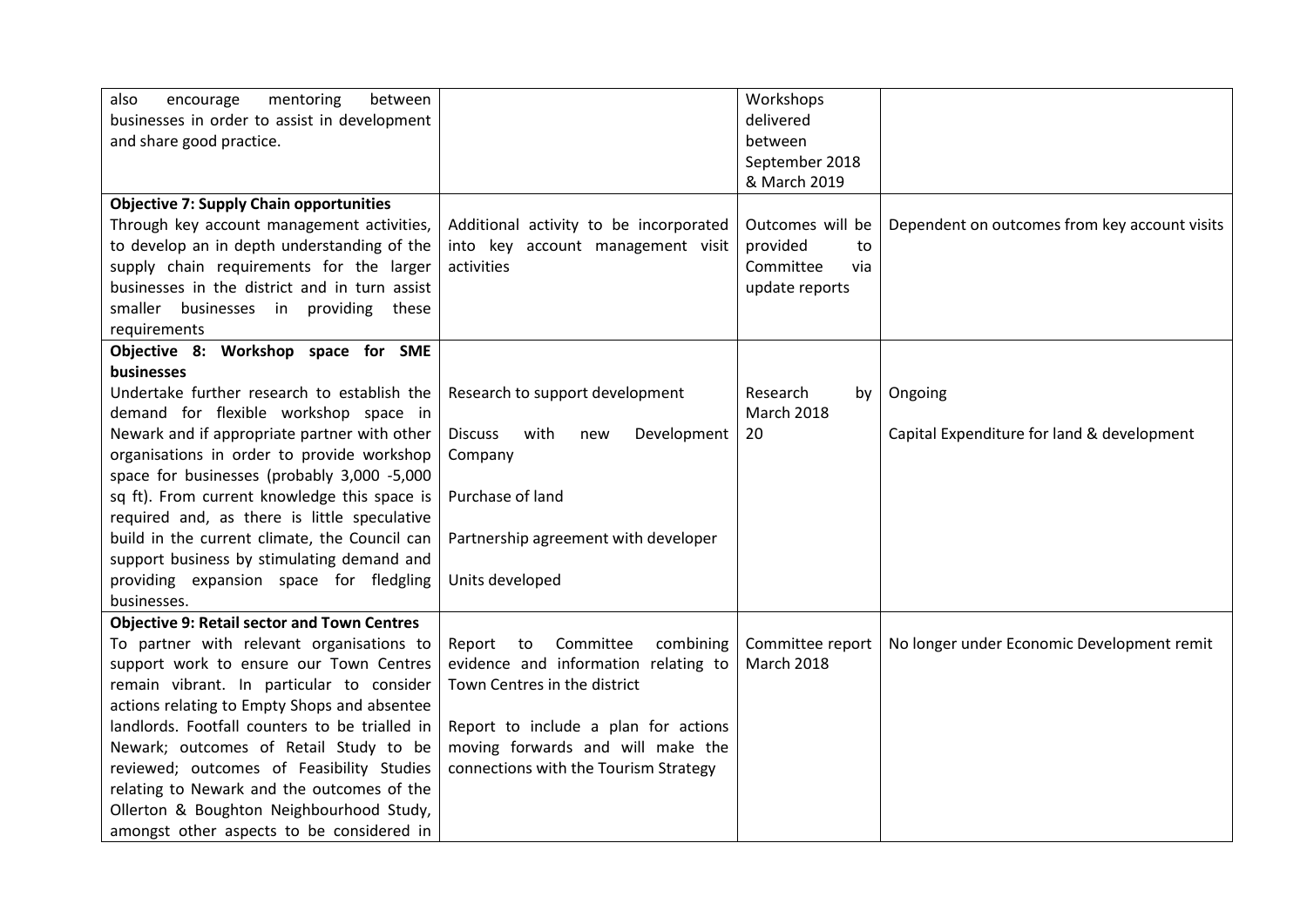| this objective                                          |                                              |                     |                                                 |
|---------------------------------------------------------|----------------------------------------------|---------------------|-------------------------------------------------|
| <b>Objective</b><br>10:<br><b>Encouraging</b><br>Inward |                                              |                     |                                                 |
| Investment                                              |                                              |                     |                                                 |
| To ensure the district is represented at                | Four small scale events to be organised      | Events to take      | Ongoing                                         |
| property related events at an appropriate               | with<br>commercial<br>agents<br>and          | place in            |                                                 |
| level of investment and time. When the                  | intermediaries in order to promote the       |                     |                                                 |
| outcome of the recent consultation and                  | offer for the District. Actions will include | April, June,        |                                                 |
| inquiry relating to Community Infrastructure            | working with local Commercial Agents         | Sept & Nov          |                                                 |
| Levy (CIL) is known, initiate activities with           | and Business leaders                         |                     |                                                 |
| commercial agents within the region and                 |                                              |                     |                                                 |
| beyond as well as intermediaries in order to            |                                              |                     |                                                 |
| promote the land and commercial property                |                                              |                     |                                                 |
| opportunities available in the district. This will      |                                              |                     |                                                 |
| involve working closely with Business                   |                                              |                     |                                                 |
| Ambassadors (Business Leaders' Group) and               |                                              |                     |                                                 |
| commercial<br>maximise<br>agents<br>to                  |                                              |                     |                                                 |
| opportunities.                                          |                                              |                     |                                                 |
| <b>Objective 11: Promoting the District</b>             |                                              |                     |                                                 |
| A short video of the district was produced 3            |                                              |                     |                                                 |
| years ago and provides a useful opportunity             | Short promotional video produced to          | <b>New</b><br>video | Additional £5k of expenditure                   |
| to promote the district and the business                | promote doing business in Newark &           | produced<br>and     | To be undertaken                                |
| community. This video is now in need of                 | Sherwood                                     | available<br>on     |                                                 |
| updating and is about creating a buzz about             |                                              | websites etc by     |                                                 |
| our district. Existing video of the district will       |                                              | <b>June 2018</b>    |                                                 |
| be reviewed and utilised or a new short video           |                                              |                     |                                                 |
| commissioned                                            |                                              |                     |                                                 |
| Objective 12: Improving outcomes for                    |                                              |                     |                                                 |
| business customers of Newark & Sherwood                 | Officer meetings held and plan agreed        | <b>March 2018</b>   | Additional expenditure for systems and          |
| <b>District Council</b>                                 | to develop the Business Customer             |                     | processes to support collaboration, including   |
| To implement the model outlined in Appendix             | interface.                                   |                     | possibly a CRM system. Maximum of £20k          |
| One in order to deliver an improved service             |                                              |                     | Working with other local authorities to achieve |
| across the Council for business customers.              | Systems and processes reviewed and           | Sept 2018           | this.                                           |
| involves<br>collaboration<br>increasing<br>This.        | updated to incorporate collaborative         |                     |                                                 |
| between teams that work directly with                   | working. Analysis undertaken as to           |                     |                                                 |
| business customers. First steps in this process         | whether a Central CRM system is              |                     |                                                 |
| have included an e-newsletter to businesses             | feasible for all business facing teams to    |                     |                                                 |